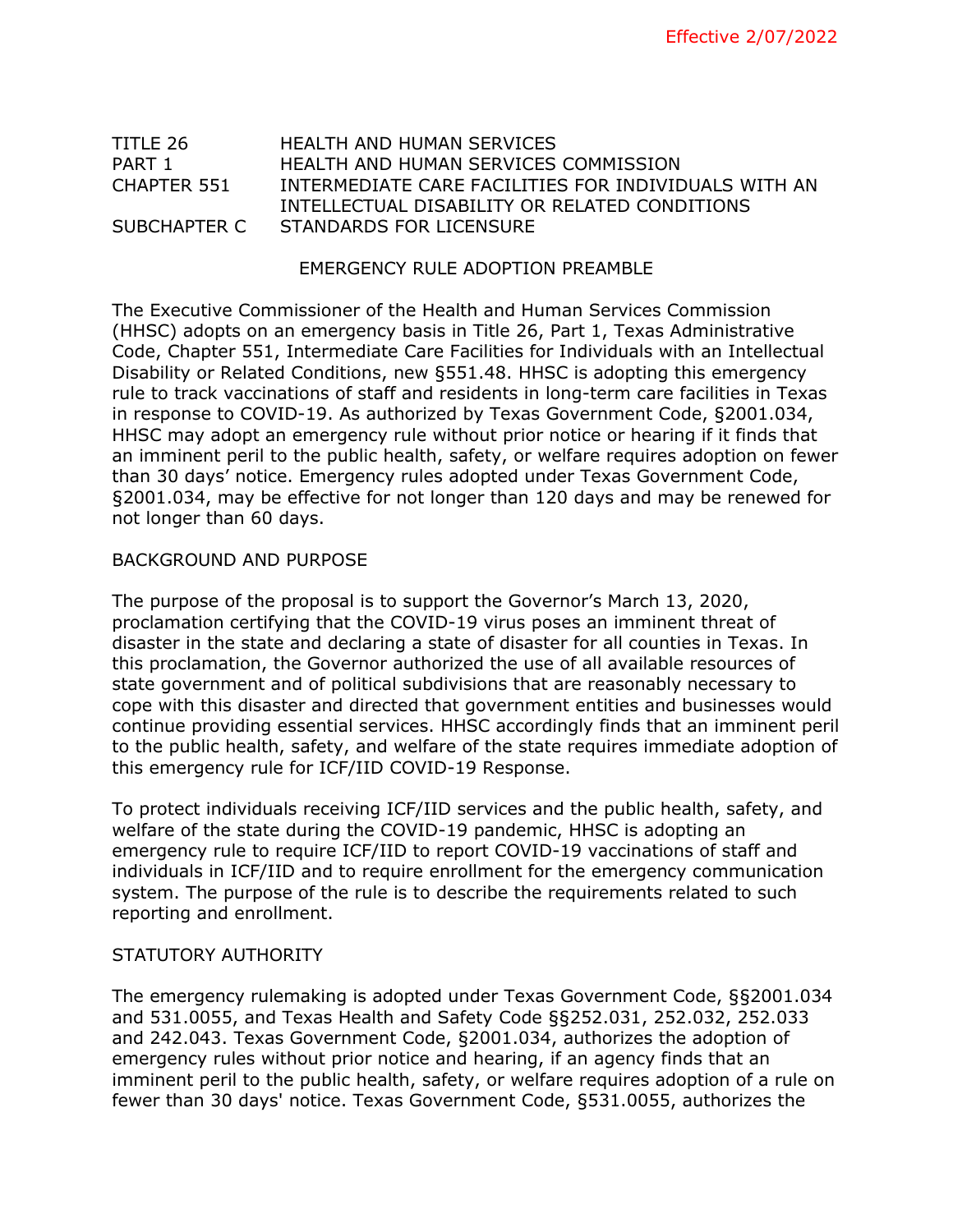Executive Commissioner of HHSC to adopt rules and policies necessary for the operation and provision of health and human services by the health and human services system. Texas Health and Safety Code §§252.031, 252.032, and 252.033 require the Executive Commissioner of HHSC to establish rules prescribing the minimum standards and process for licensure as an intermediate care facility. Texas Health and Safety Code §252.043 establishes HHSC's authority to conduct an inspection, survey or investigation at an intermediate care facility to determine if the intermediate care facility is in compliance with the minimum acceptable levels of care for individuals who are living in an intermediate care facility, and the minimum acceptable life safety code and physical environment requirements.

The new section implements Texas Government Code §531.0055 and §531.021 and Texas Human Resources Code §32.021.

The agency hereby certifies that the emergency adoption has been reviewed by legal counsel and found to be a valid exercise of the agency's legal authority.

### ADDITIONAL INFORMATION

For further information, please call: (512) 438-3161